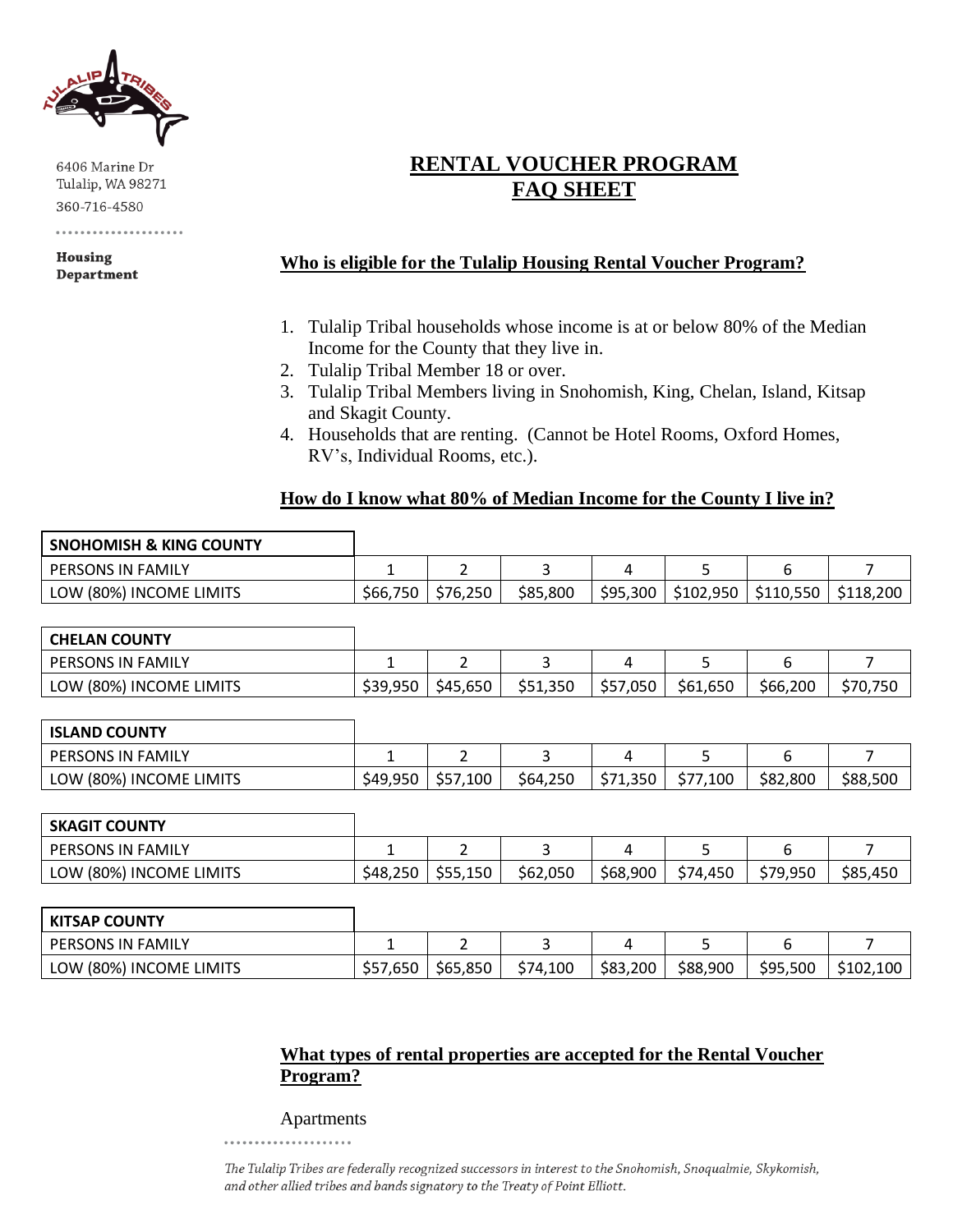Single-Family homes Manufactured Homes

Renters who are on Rent to Own agreements are not eligible for Rental Voucher Assistance.

#### **Renters who live in Tulalip Housing or Leasing units are not eligible for Rental Voucher Assistance.**

#### **What will the Rental Voucher Cover?**

Future rent for up to one year, then applicants must fill out a Recertification form.

#### **What documents and information need to be provided on the Rental Voucher Application?**

- 1. Name, Date of birth and Tribal ID # for the Head of Household.
- 2. Name and date of birth of all minors living in the household.
- 3. Photo Identification for all household members 18 years old and older.
- 5. Authorization for Release of Information for everyone in household 18 and over.
- 6. Tulalip Tribes Membership Distribution Verification form.
- 7. Employment Verification forms for all household members 18 years and older.
- 8. Signed copy of your Lease.
- 9. Rental Agreement signed by your and your Landlord.

## **Can I apply for assistance on a second home or vacation home?**

No. The property for which rental assistance is provided must be the tenant's primary residence.

## **Can I apply for assistance for Mortgage?**

No. The Rental Assistance is only for Tribal Members who are renting.

## **How will I know the status of my application?**

A Rental Voucher Specialist will be reaching out to determine your eligibility once your application has been received. Please be patient, there are many tribal members that will be applying all at once and it will take a few days to start the process of everyone's application.

TTHD staff will time stamp and date the application starting June 15, 2022 at 4 pm. You can email them to [tulaliphousing@tulaliptribes-nsn.gov](mailto:tulaliphousing@tulaliptribes-nsn.gov) or fax